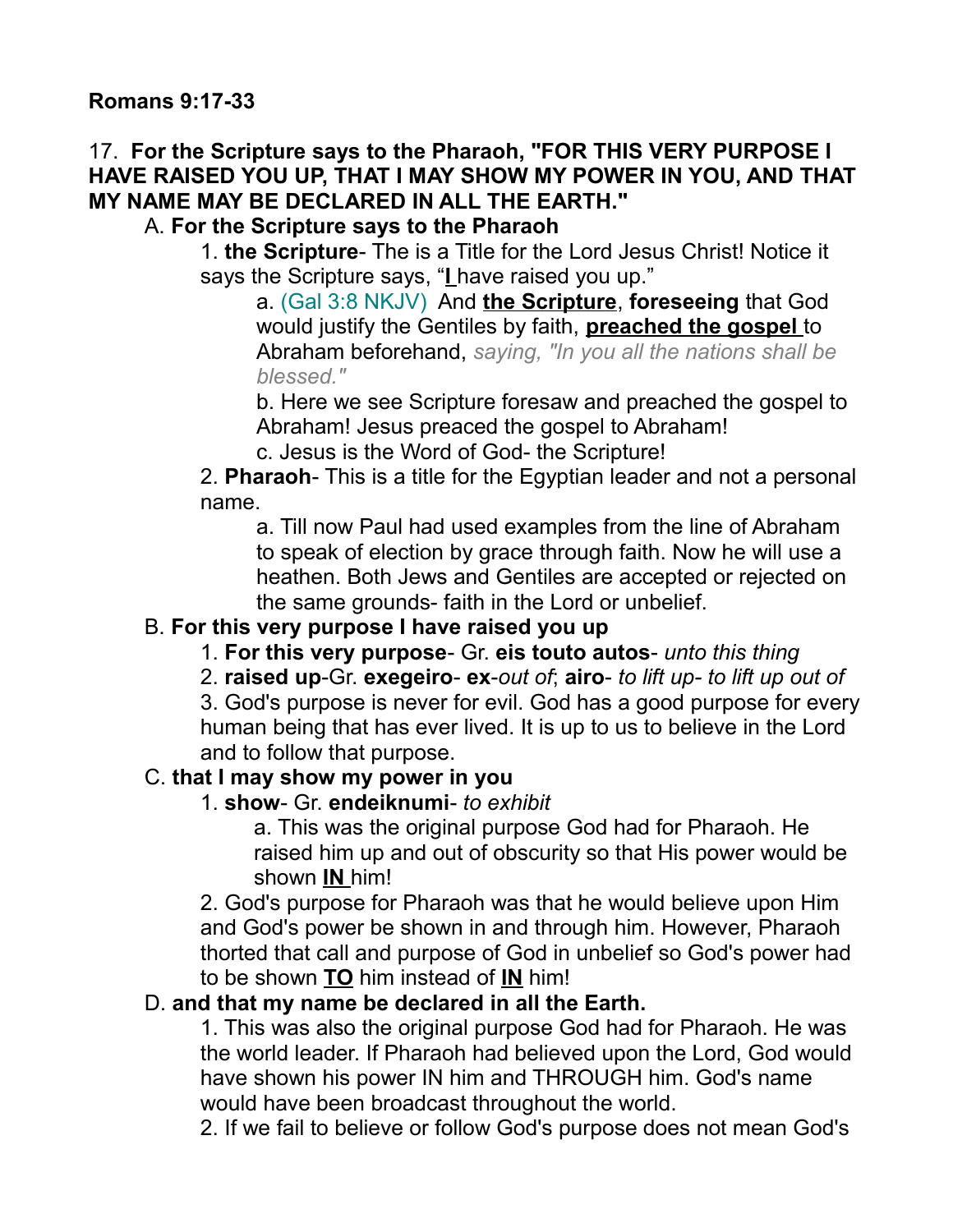purpose will be stopped. God's purpose was fulfilled in spite of Pharaoh's unbelief. God's name was spread around the Earth through the miracles done against Egypt and by the Red Sea.

#### 18. **Therefore He has mercy on whom He wills, and whom He wills He hardens.**

### A. **Therefore He has mercy on whom He wills**

1. Many take this verse out of context to prove God just chosen randomly those who He will have mercy on, and the rest He hardens their heart to show them His wrath by sending them to an eternal hell. We need to keep a text in context because if we remove a text from context then we are left with a con!

2. We have seen exactly who God will have mercy on! It is anyone who believes in God's grace through Jesus Christ. There is no guessing on this. Again, God has come up with the plan of redemption. He came up with the way of salvation- the finished work of Christ and the mode of receiving salvation- which is by faith. Anyone that agrees to that plan God has mercy on. Those who do not then God's mercy cannot reach them.

#### B. **and whom He wills He hardens**

1. **hardens**- Gr. **skleruno**- *make dry and hard*. This is a present tense verb. *He is hardening*. We get the word **sklerosis** from this word.

2. The same sun that will melt wax will harden clay. It is not the sun's fault. It is the make-up of what the sun is shining on that makes the difference. A person who believes in God then God's dealing with them will mold that person's heart. Someone who is in unbelief then the dealing of God with them will end up hardening their heart. It is the condition of the heart that softens or hardens the heart. 3. Pharaoh participated in hardening his own heart.

a. [**Ex. 7:13**] He [The Lord] hardened Pharaoh's heart

- b. [**Ex. 7:23**]- He did not **set his heart** to this first miracle
- c. [**Ex. 8:15**]- he [Pharaoh[ hardened his heart
- d. [**Ex. 8:32**]- Pharaoh hardened his heart
- e. [**Ex. 9:34**]- [Pharaoh] hardened his heart

f. [**Ex. 10:1**]- I [the Lord] have hardened his heart

g. In the above verses we see that Pharaoh's heart being hardened was not the exclusive work of the Lord. Pharaoh participated in this process. Notice in verse 23 that he did not set his heart towards God! His heart just became more and more fixed in the position that he set it! This will happen to us folks! It is important to set your heart towards God in faith!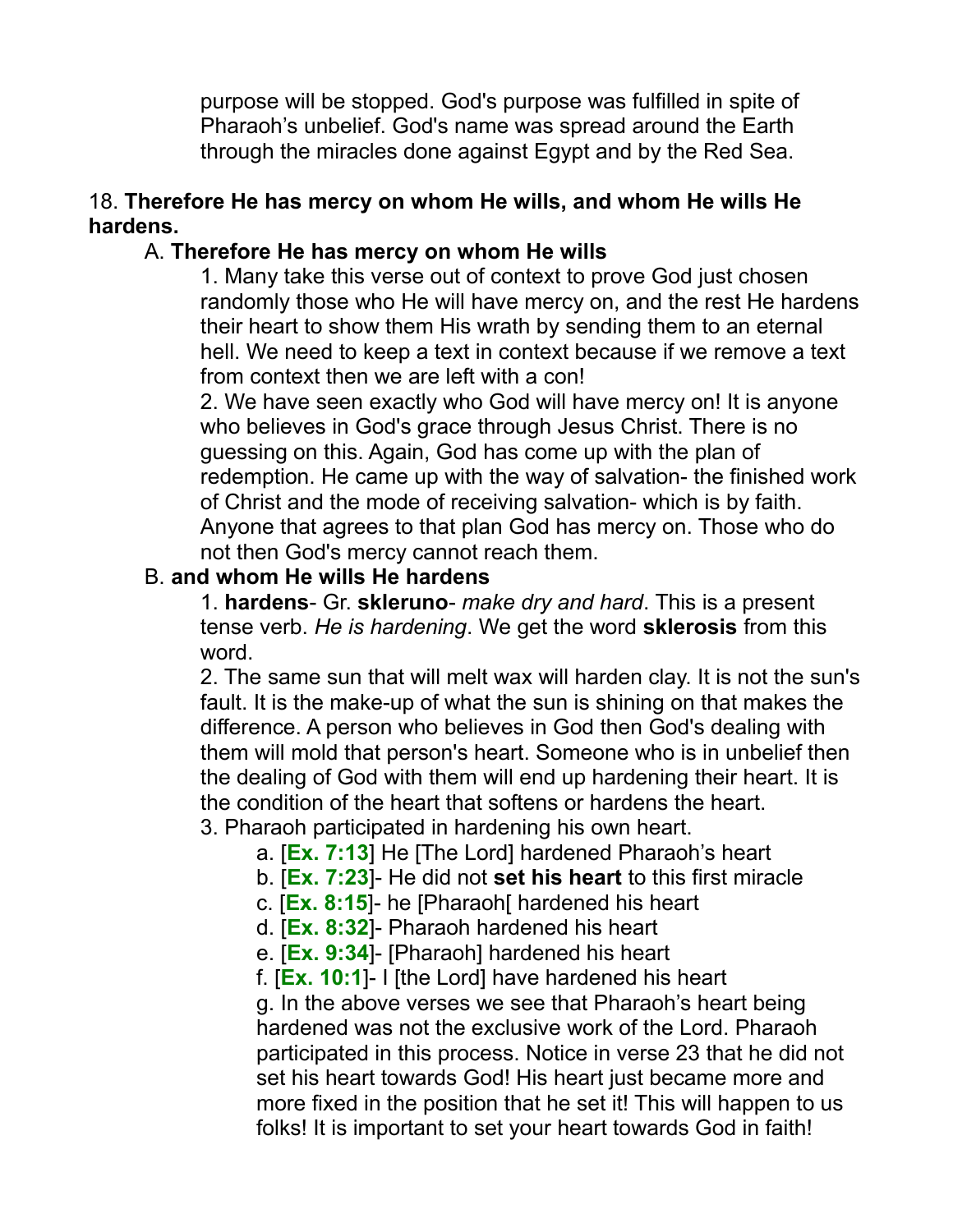h. As in Judo you accelerate the already set direction of a person coming towards you, so it was with Pharaoh's heart. It was moving against God and God simply accelerated this process by His dealings with Him.

## 19. **You will say to me then, "Why does He still find fault? For who has resisted His will?"**

### A. **Find fault**- Gr. **memphomai**- *to blame due to fault*

1. Here we have a Jewish objector with a guilty conscience trying to clear himself. He knows he is at fault but thinks God made him that way. From the very beginning man has blamed God for his own sinful choices. Adam blamed God for Him giving Eve to him. Today people that choose sinful behaviors will claim God made them that way.

2. God found fault with Israel because of their unbelief. God did not make people not believe.

#### B. **resisted**- Gr. **anthistemi**- *stand against; oppose.*

1. The way we can stand against and oppose God is by unbelief and pride. God resists the proud and God wins.

# 20. **But indeed, O man, who are you to reply against God? Will the thing formed say to him who formed** *it***, "Why have you made me like this?"**

## A. **But indeed, O man, who are you to reply against God?**

1**. reply**- Gr. *to contradict in reply, to answer by contradiction, reply against*

a. This Jewish objector is trying to contradict God's assessment of Him.

#### B. **Will the thing formed say to him who formed it, Why have you made me like this?**

1. Even if God did make this person to have unbelief, God has the right over His creation as long as it did not violate His own nature and character. However, God did not make this man like this. Man loves to choose to do evil and say God made me this way!

## 21. **Does not the potter have power over the clay, from the same lump to make one vessel for honor and another for dishonor?**

## A. **Does not the potter have power over the clay**

- 1. **potter** Gr. **kerameus**
- 2. **power** Gr. **exousia** *authority*
- 3. **clay** Gr. **pelos**

B. **for the same lump to make one vessel for honor and another for dishonor.**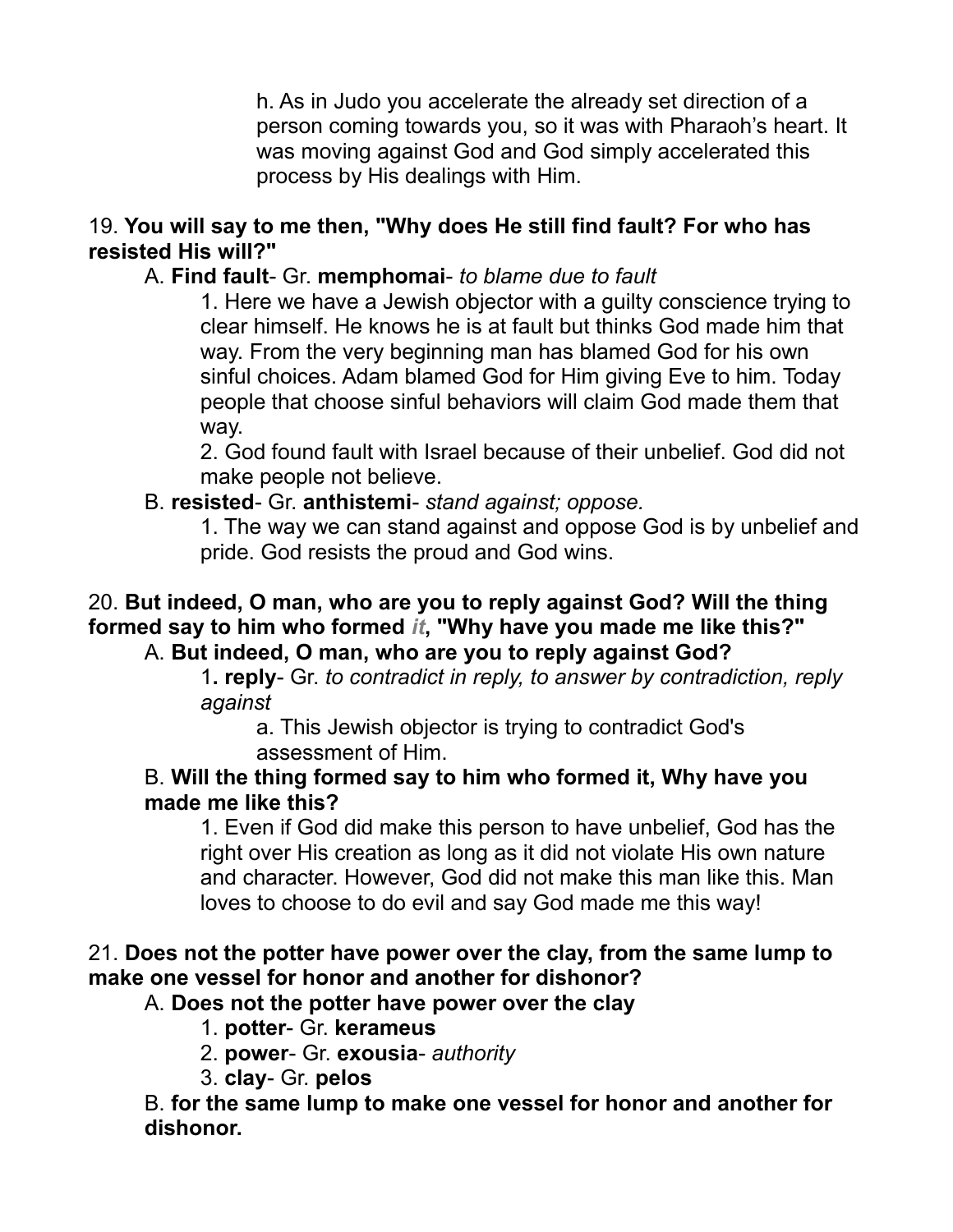- 1. **lump** Gr. **phurama** *to mix liquid with a dry mass*
- 2. **vessel** Gr. **skeuos** *an implement; household utensil*
- 3. **honor** Gr. **time** *value, weight, significant*
- 4. **dishonor** Gr. **atimia** *lacking value, weight, significance*
- C. What Paul is saying here is not that God made people to believe and go to heaven and some to disbelieve and go to hell. What He is saying is that even if he did, the creation does not have the right to tell God what to do or how to do it.
- D. Again, some love to take isolated scriptures and divorce them from the rest of revealed scripture that shows God died for all men, wants all men to be save, calls all men, and saves those who believe.
- 22. **What if God, wanting to show** *His* **wrath and to make His power known, endured with much long suffering the vessels of wrath prepared for destruction,** 
	- A. **What if God**
		- 1. **if** Gr. **ei** *first class condition- if it be the case.*
	- B. **wanting to show His wrath**
		- 1. **wanting** Gr. **thelo** *willing*
		- 2. **show** Gr. **endeiknumi** *to exhibit*
		- 3. **wrath** Gr. **orge** *deep seated anger*
	- C. **and to make His power known**
		- 1. **power** Gr. **dunatos**
		- 2. **known** Gr. **gnorizo**

# D. **endured with much long suffering**

- 1. **endured** Gr. **phero** *to bear with*
- 2. **longsuffering** Gr. **makrothumia** *patience towards people*
	- a. These words show that God was not eager to exhibit his wrath although He was willing to because of His holy and just nature. He took no pleasure in the death of the wicked. He was slow and long suffering with them so that they would have space to repent and believe.

## E. **the vessels of wrath prepared for destruction**

- 1. **prepared** Gr. **katartizo** *to fit out, suited, equip, put in order, arrange, adjust*. This verb is in the perf. pass. part.
	- a. God created all people with a honorable purpose. It is the individuals that prepare themselves to be vessels of wrath by their unbelief and pride. They become suited for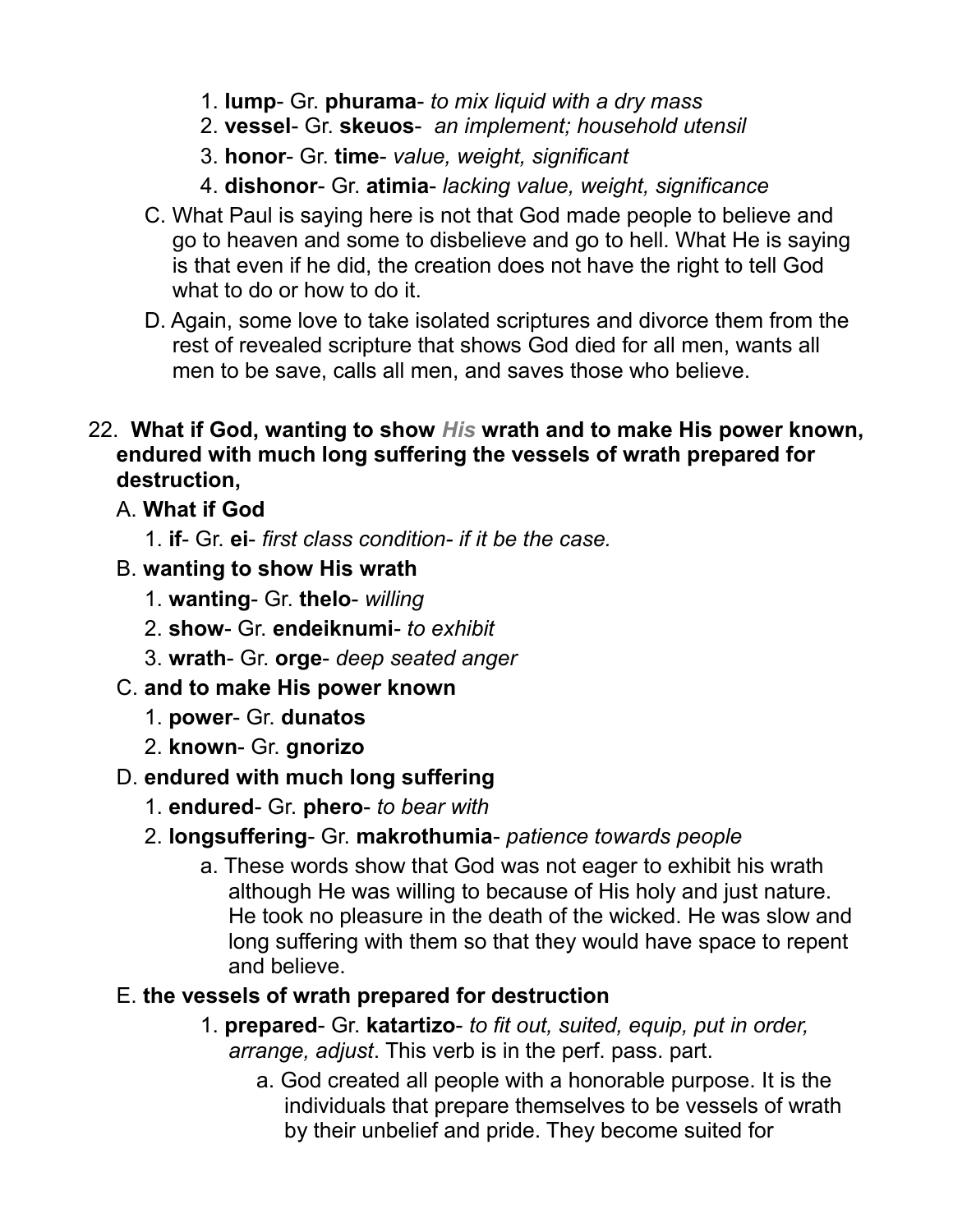destruction. Notice here it does not say God prepared them for destruction, but we see it said God Himself prepared vessels for glory. God is a God of life. He only prepares vessels for glory. People prepare themselves for wrath.

- 23. **and that He might make known the riches of His glory on the vessels of mercy, which He had prepared beforehand for glory,**
	- A. **and that He might make known the riches of His glory**
		- 1. **riches of glory** This is God's grace, mercy, long suffering, goodness and truth. This is what God proclaimed to Moses when he asked to see God's glory! [Ex. 34:6]
		- 2. In eternity future God will reveal His exceeding riches of His glory to us! [Eph. 2:7]
	- B. **on vessels of mercy**
		- 1. These are all those who believe upon Jesus Christ.

## C. **which He had prepared beforehand to glory**

- 1. Here we see that God is the one who prepares vessels of mercy to glory **BEFOREHAND**.
- 2. In the previous verse it does not say God prepares vessels of wrath beforehand. The vessels of wrath are self prepared in their own lifetime. God only prepares vessels of mercy for glory. God is a good God.

## 24. **even us whom He called, not of the Jews only, but also of the Gentiles?** A. **even us whom He called**

- 1. "even us" is those who have believed, both Jews and Gentiles.
- 2. Some say that God only calls those who He chooses to save. This is not scriptural. Jesus Himself said, Many are called, but few are chosen. [Matt. 20:16] If He saved all he called, then Jesus would have said many are called, and many are chosen.
- 3. The chosen are the ones who answer the call to believe upon Christ.
- B. **not of the Jews only, but also of the Gentiles**
	- 1. The covenant people of God are those who believe on and receive the Messiah, Jesus Christ.

## 25. **As He says also in Hosea: "I WILL CALL THEM MY PEOPLE, WHO WERE NOT MY PEOPLE, AND HER BELOVED, WHO WAS NOT BELOVED."**

A. **As he says also in Hosea: "I will call them my people, who were not my people,**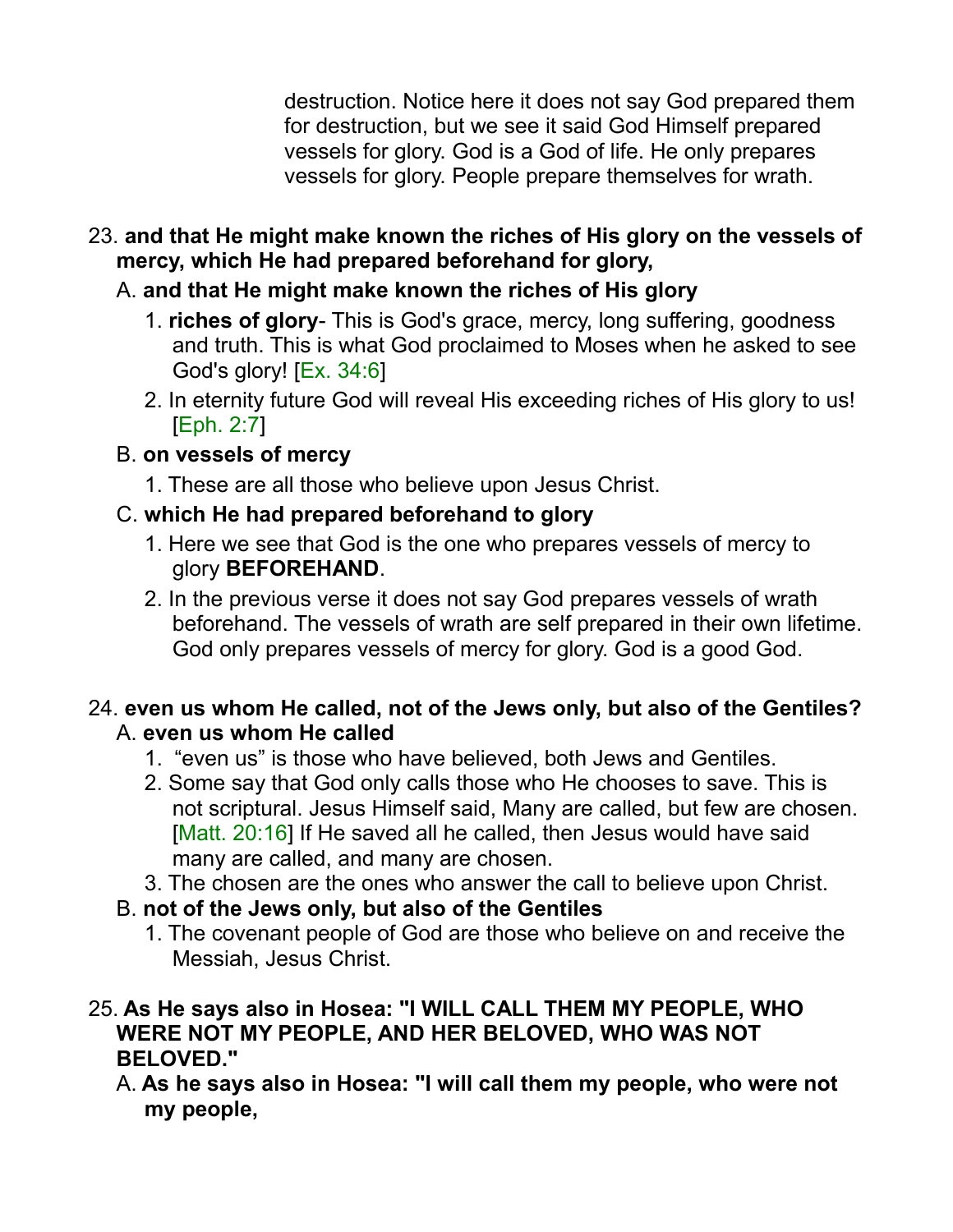- 1. Gentiles were excluded from the covenant of God in the OT.
- 2. **people** Gr. **laos-** I am now a person who belongs to God!
- B. **and her beloved, who was not beloved**
	- 1. **beloved** Gr. **agapao** This is a covenant term of commitment. God loves everyone, even wicked unbelievers. However, they are not called beloved because they have not received His love. To be the recipient of God's love you must believe upon Christ and receive Him. This is receiving the love of God in your heart. God is love. When someone believes upon Christ the love of God is shed abroad in their heart by the Spirit of God. [Rom. 5:5] When someone does this they are called God's beloved.

### 26. **"AND IT SHALL COME TO PASS IN THE PLACE WHERE IT WAS SAID TO THEM, 'YOU ARE NOT MY PEOPLE,' THERE THEY SHALL BE CALLED SONS OF THE LIVING GOD."**

- A. **and it shall come to pass in the place where it was said to them** [**Hosea 1:10**]
- B. **you are not my people**
	- 1. where it was said you are not my people- this "where" is outside of Christ and His covenant.
- C. **there they shall be called sons of the living God**
	- 1. the "there" spoken here is in Christ and in His covenant.
	- 2. **sons** Gr. **huios** *adult legal sons that can participate in the family name and possessions.*
	- 3. **living God** idols are not alive. God is the only God that is alive!
- 27. **Isaiah also cries out concerning Israel: "THOUGH THE NUMBER OF THE CHILDREN OF ISRAEL BE AS THE SAND OF THE SEA, THE REMNANT WILL BE SAVED.**
	- A. **Isaiah also cries out concerning Israel**
	- B. **Though the number of the children of Israel be as the sand of the sea, the remnant will be saved.**
		- 1. **number-** Gr. **arthimos** *we get our word arithmetic from this.*
		- 2. **as the sand of the sea**
			- a. It was prophesied to Abraham that his offspring would be as the sand of the sea and the stars of heaven. [Gen. 22:17] The sand of the sea represents natural Israel. The stars of heaven represent the heavenly offspring of Christ- the church.
			- b. Here only the sand of the sea is mentioned so it is referring to natural Israel.
		- 3. **the remnant will be saved**
			- a. **remnant** Gr. **kataleimma** *a remainder left*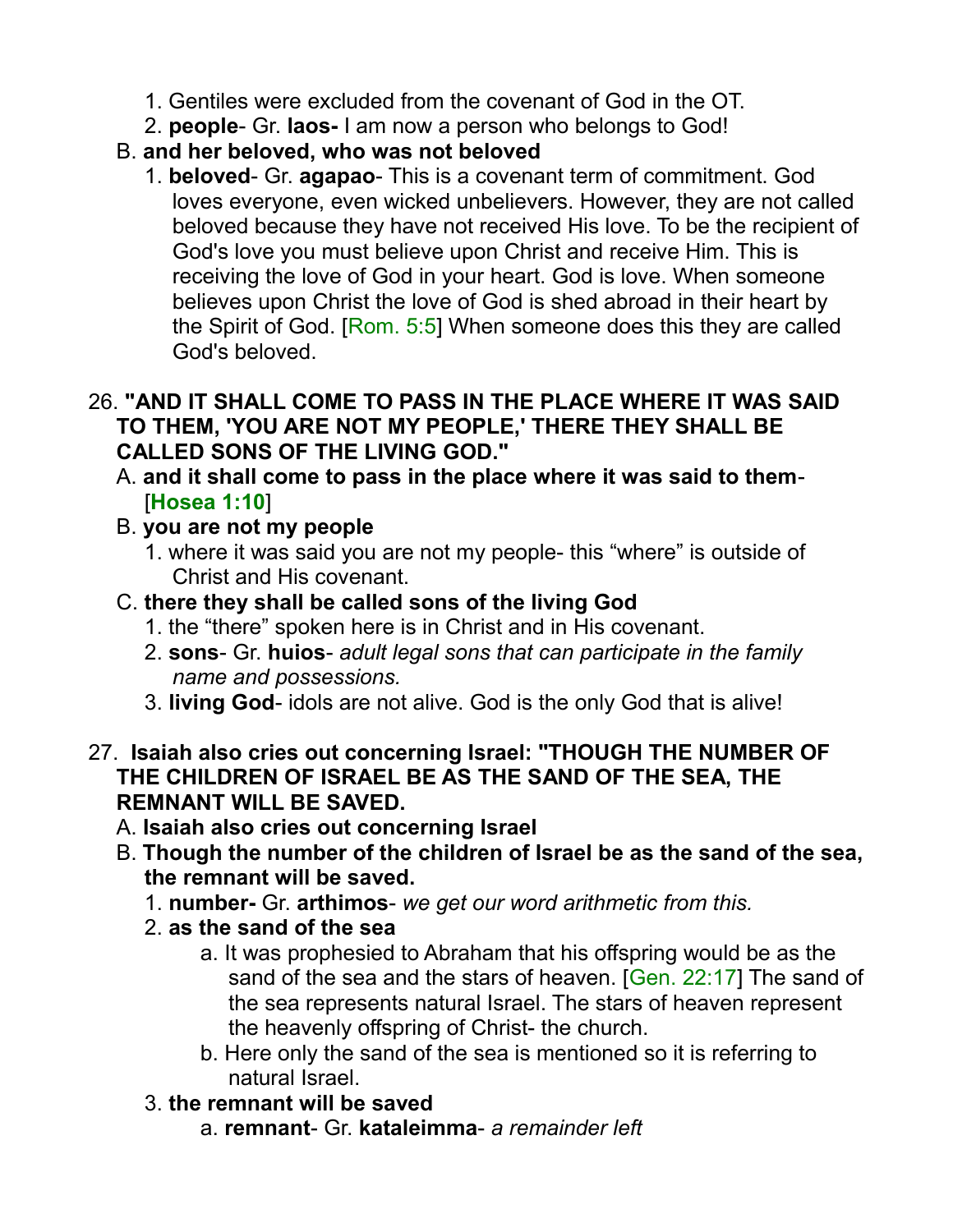- b. **saved** Gr. **sozo-** The remnant that will be saved is the natural race of Jews that accept the Messiah Jesus Christ by faith. They will also become as the stars of heaven and be part of the church.
- c. There is not two separate gospels or plans of salvation for the Jew and Gentile. Both are saved by the same gospel which is faith in God's grace through Christ Jesus.

## 28. **FOR HE WILL FINISH THE WORK AND CUT IT SHORT IN RIGHTEOUSNESS, BECAUSE THE LORD WILL MAKE A SHORT WORK UPON THE EARTH."**

## A. **For He will finish the work and cut it short in righteousness**

- 1. **finish** Gr. **sunteleo** *make a complete end together*
	- a. God will complete together His redemptive plan for both Jew and Gentile.
- 2. **work** Gr. **logos** *word, matter, account*
	- a. God will finish or complete His word to the Jew and Gentile.
- 3. **cut it short** Gr. **suntemno** *make a cut off together*
	- a. God is going to make a cut off of sin and this present evil world. The wicked of both Jew and Gentile will be cut off together.

# B. **because the Lord will make a short work upon the earth**

- 1. **short** Gr. **suntemno** *make a cut off together*
- 2. **work** Gr. **logos** *word, matter, account*

## 29. **And as Isaiah said before: "UNLESS THE LORD OF SABAOTH HAD LEFT US A SEED, WE WOULD HAVE BECOME LIKE SODOM, AND WE WOULD HAVE BEEN MADE LIKE GOMORRAH."**

- A. **And as Isaiah said before**
- B. **Unless the Lord of Sabaoth had left us a seed**
	- 1. **Lord of Sabaoth** Gr. **kurios sabaoth** *Lord of Armies*
	- 2. **left us a seed** Jesus is the Seed that was left for us both Jew and Gentile! He is the Seed of Abraham.
- C. **we would have become like Sodom and we would have been made like Gomorrah**
	- 1. Without Christ Israel would have become like Sodom and Gomorrah.
	- 2. Israel in the Old Testament practiced all the sins of Sodom and Gomorrah.
	- 3. There is no difference between fallen Jewish flesh and fallen Gentile flesh! Without Christ we all are perverse and detestable in God's eyes. Through faith in the Seed that was left us, we can experience freedom from sin and degradation and be saved from being destroyed by the Holy wrath of God.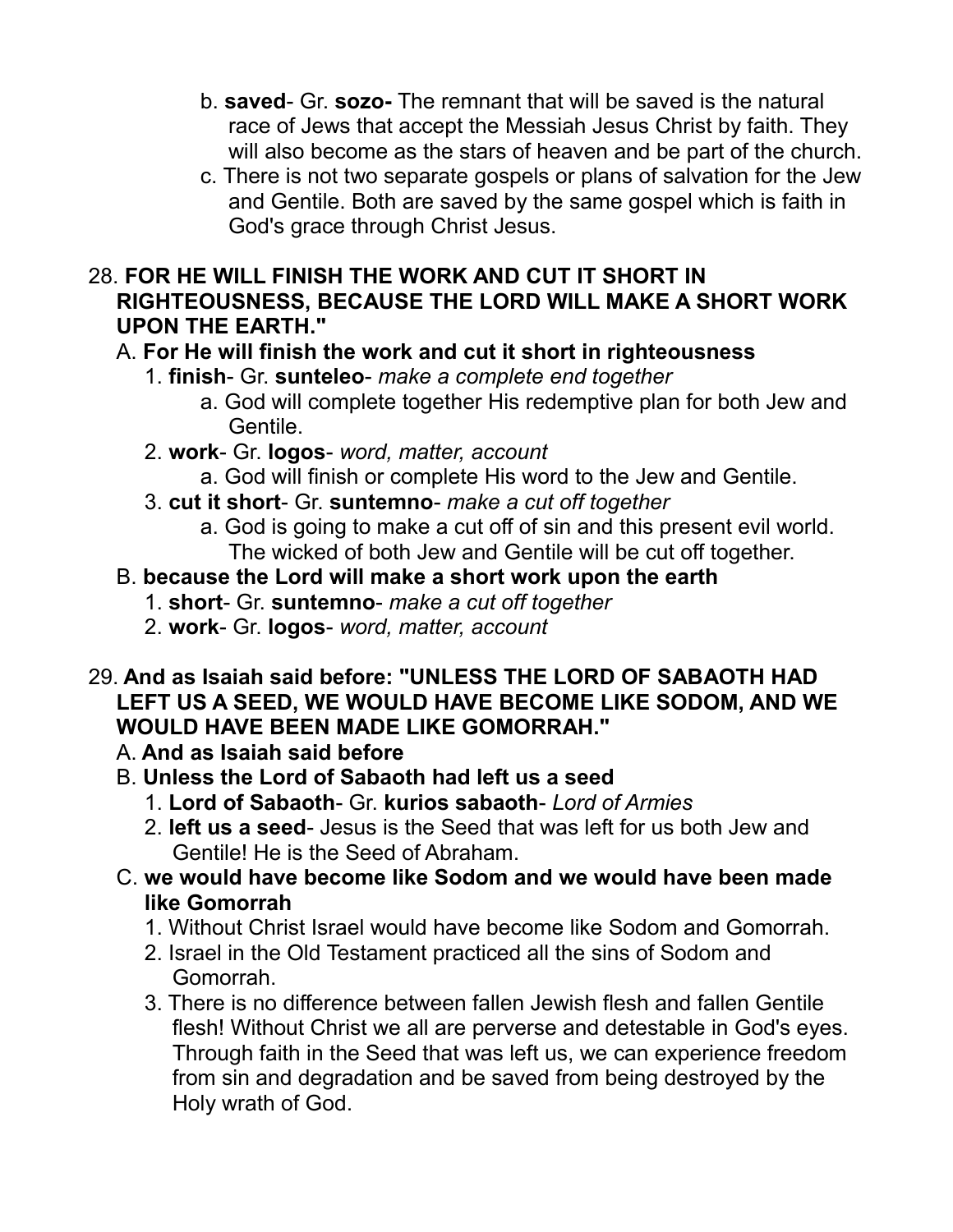- 30. **What shall we say then? That Gentiles, who did not pursue righteousness, have attained to righteousness, even the righteousness of faith;** 
	- A. **What shall we say then?**
		- 1. What is the conclusion of this chapter?
	- B. **That Gentiles, who did not pursue righteousness**
		- 1. **pursue** Gr. **dioko** *to follow hotly; to persecute*
		- 2. Gentiles did not pursue righteousness by legalistic works and hard effort as the religious Jews did.
	- C. **have attained to righteousness**
		- 1. **attained to** -Gr. **katalambano** *to seize upon firmly*
		- 2. Righteousness can only be firmly grasped by faith in Christ and not works of the law and self effort.
	- D. **even the righteousness of faith**
		- 1. Here is the conclusion of this chapter that has so much been twisted out of shape by Calvinists.
		- 2. What is the conclusion of this chapter? The Gentiles were saved because they believed upon Christ and received God's righteousness as a gift. The Jews sought it by another means, by their own works and self effort. The Gentiles accepted God's terms for salvation and the Jews did not. God was righteous in condemning the Jews because they refused His terms. God was also righteous in saving the Gentiles because they accepted His terms. God sovereignly chose the way of salvation which was by Christ Jesus and the mode of salvation which was by faith.
- 31. **but Israel, pursuing the law of righteousness, has not attained to the law of righteousness.**

# A. **but Israel, pursuing the law of righteousness**

- 1. **pursuing- Gr. dioko-** *to hotly pursue, to persecute***.**
	- a. The Jews in pursuing their own righteousness persecuted those who believed you are made right with God by faith and not works.
- 2**. law of righteousness** God never gave the law to make someone righteous. He gave the law to reveal the unrighteousness of man. Israel misunderstood why God gave the Law and thought they could obtain righteousness by it. [Duet. 6:25]
- B. **has not attained to the law of righteousness**
	- 1. **attained** Gr. **phthano** *to arrive at*
	- 2. Israel tried to live up the righteous standard of the law to make themselves righteous but every man who tried failed. All sinned and fell short of God's glory. [Rom 3:23]
	- 3. The law was a shadow of Christ. [Col 2:15] Christ was the only perfect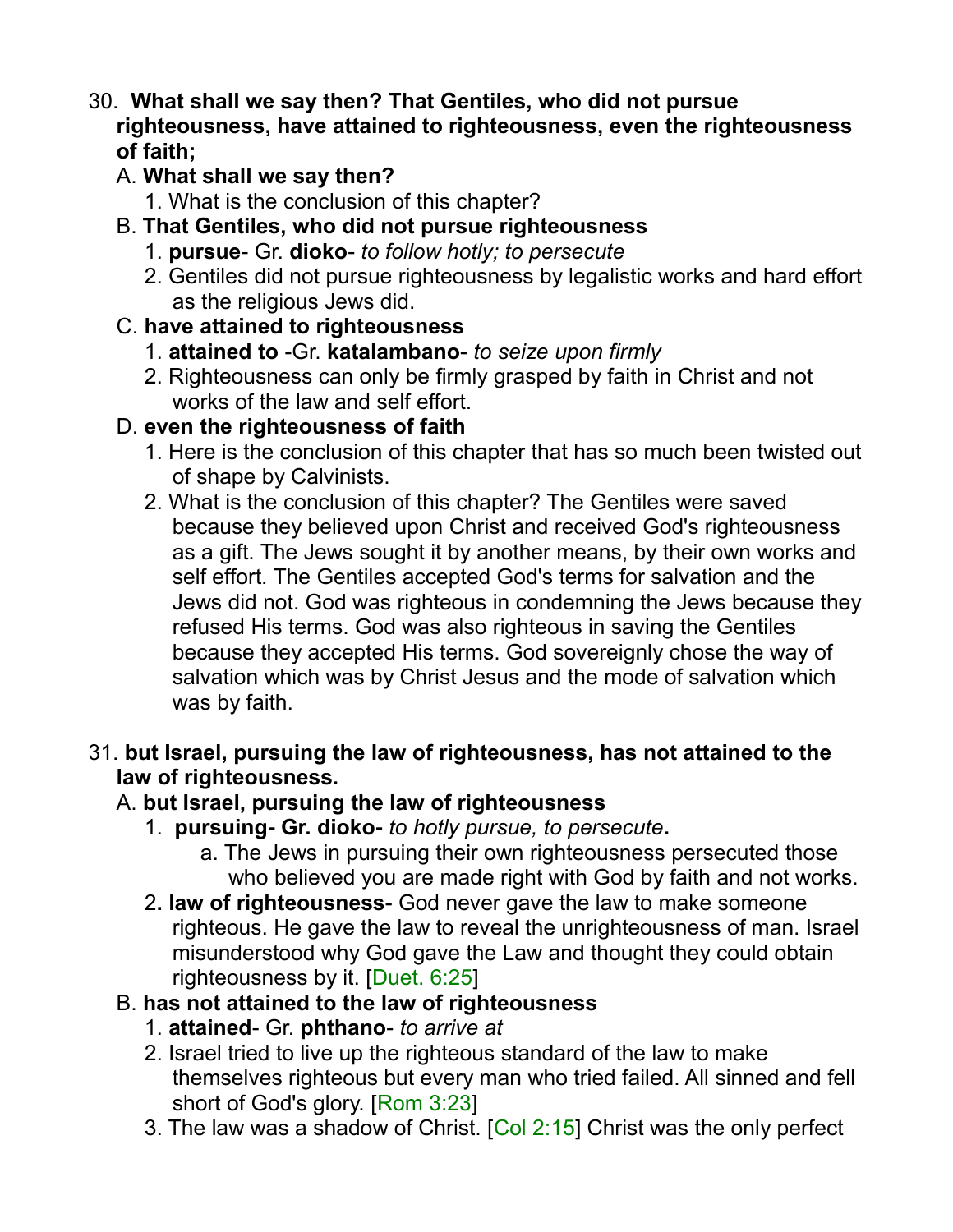man that kept the Law. Christ came and fulfilled the righteousness of the law by His perfect life and bore our trespasses and fulfilled the sacrifices. By faith in Christ we are forgiven freely and given Christ's righteous standing with the Father as a gift! Israel stumbled over this in their blindness.

32. **Why? Because** *they did* **not** *seek it* **by faith, but as it were, by the works of the law. For they stumbled at that stumbling stone.**

## A. **Why? Because they did not seek it by faith**

- 1. Israel did not obtain righteousness because they did not seek it by faith.
- 2. We see that God's way of righteousness was by faith. We see that in Abraham. [Gen. 12:6] Even the prophets testify to this point. [Hab. 2:4] All the men in chapter 11 of Hebrews got there by faith. They represented men of different dispensations and times.
- 3. Here we see the mystery of this chapter solved. Who has God predestined to salvation? It is those who pursue righteousness by faith instead of works.
- B. **but as it were, by the works of the law**.
	- 1. No man shall be justified by the works of the law. [Rom. 3:20, Gal. 2:16]
- C. **For they stumbled at that stumbling stone**.
	- 1. **stumbled** Gr. **proskopto-** *to strike against*
	- 2. **stumbling stone** Gr. **lithos proskomma** *stone of stumbling*
		- a. Jesus was the chief cornerstone the builders rejected. [Matt. 21:42] Grace through Christ is the chief cornerstone of the church. The builders in the church of time past largely rejected or neglected it. It is being restored to the church.
		- b. Grace through Christ and our faith in it is the cornerstone in our lives. If we fail to build around it the structure of our lives will crumble.
- 33. **As it is written: "BEHOLD, I LAY IN ZION A STUMBLING STONE AND ROCK OF OFFENSE, AND WHOEVER BELIEVES ON HIM WILL NOT BE PUT TO SHAME."**
	- A. **As it is written, "Behold, I lay in Zion a stumbling stone and rock of offense**
		- 1. **Behold** We are to gaze upon Christ.
		- 2. **I lay** God Himself established the plan and mode for righteousness for us. We must accept it.
			- a. If we lay down our own righteousness then our building will fall.
		- 3. **stumbling stone and rock of offense**
			- a. **stone** Gr. **lithos** *small stone* This Greek word was used of the tables of stone the law was written on. [2 Cor. 3:7] The law was a